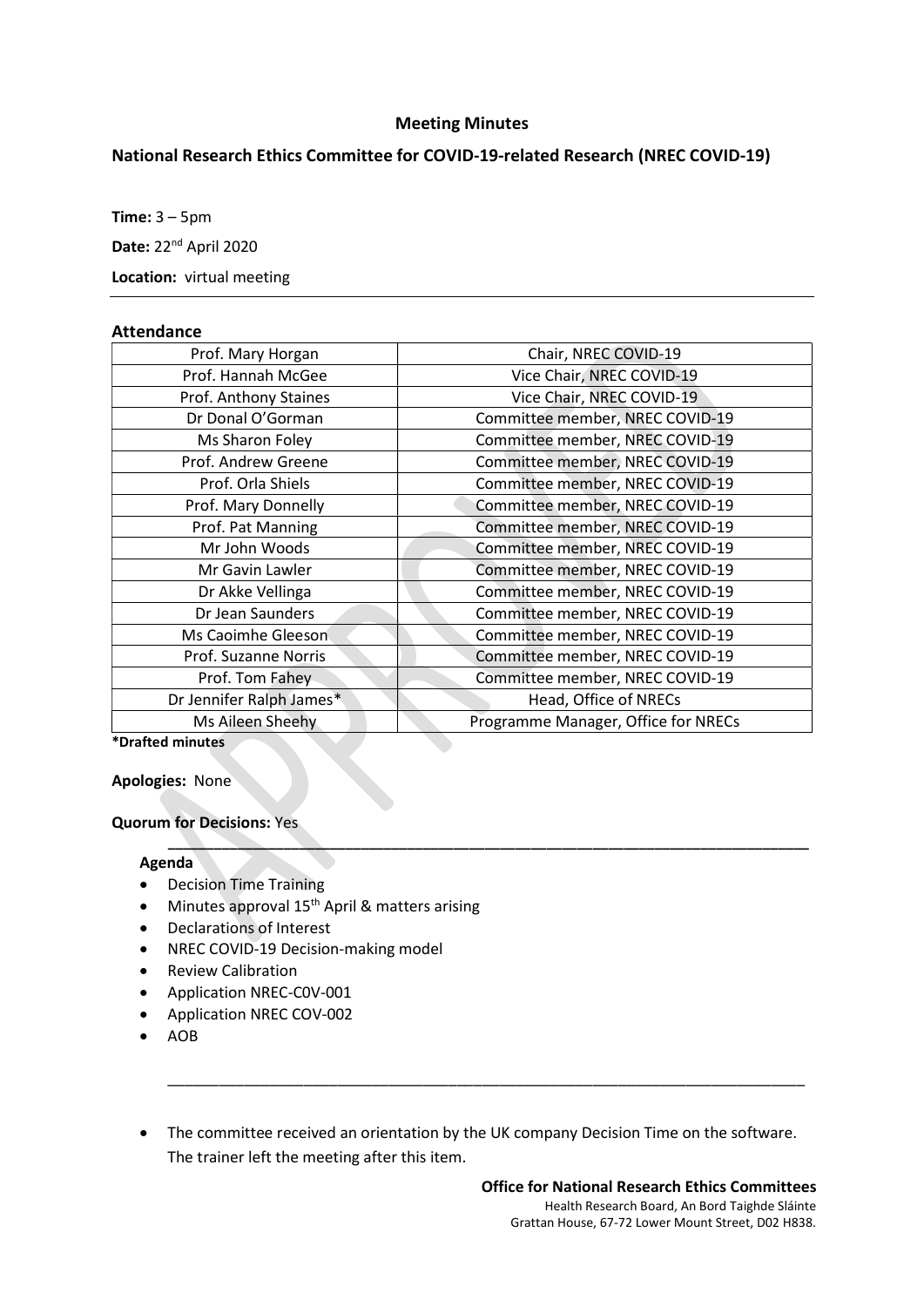- The minutes from meeting on  $15<sup>th</sup>$  April 2020 were approved.
- Matters arising from the 15<sup>th</sup> April meeting were clarified by discussion with Department of Health as per below:
	- (1) The Chair clarified the nature of studies for prioritised review by NREC COVID-19 and what might be appropriate for local research ethics committees (RECs) to review; a communication detailing this refinement of the process will very shortly be communicated to the local RECs and other key stakeholders.
	- (2) The DoH confirmed that it is the intention that a repository of ethically approved COVID-19-related health research be established to enable a shared overview on the research ongoing at a national level. The Office for NRECs will seek to maintain a regular communication with local RECs to provide summary information on studies receiving ethics approval from NREC COVID-19, and to collate summary information on COVID-19 studies approved by local RECs.
	- (3) The application form was amended in line with committee feedback and is now accessible on the webpage.
- There were no declarations of interest made.
- It was agreed that the NREC COVID-19 will rely on the consensus-based model of decisionmaking, as is recognised best practice.
- Recognising the challenges that virtual ways of working can present and in an effort to calibrate approach to review, members agreed to work in teams in the first instance to focus on an in-depth review of a select number of applications in advance of the committee meeting; it was underscored that it is the NREC COVID-19 as a collective that will arrive at the final decision on every application after full discussion at the meeting. The Chair emphasised the ethical principles of fairness, reciprocity and privacy, as particularly applicable to review of research during a pandemic.

\_\_\_\_\_\_\_\_\_\_\_\_\_\_\_\_\_\_\_\_\_\_\_\_\_\_\_\_\_\_\_\_\_\_\_\_\_\_\_\_\_\_\_\_\_\_\_\_\_\_\_\_\_\_\_\_\_\_\_\_\_\_\_\_\_\_\_\_\_\_\_\_\_\_\_

#### Applications

Number: 20-NREC-COV-001

Applicant: Prof. Richard Costello

Study title: A clinical risk score for monitoring and predicting respiratory failure in COVID-19 pneumonia, the COVID Clinical Index (CCI) score.

## Institution: RCSI

It was agreed that this small retrospective study was straightforward, with the potential to inform but not impinge on medical practice. It was noted that COVID-19 does not behave like most other viral infections; some of the parameters captured by the National Early Warning Score (NEWS) are not the predominant features of patient presentation with COVID-19 infection, therefore there is a rationale for exploring the utility of CCI score in infected patients with a view to gaining a novel understanding

> Office for National Research Ethics Committees Health Research Board, An Bord Taighde Sláinte Grattan House, 67-72 Lower Mount Street, D02 H838.